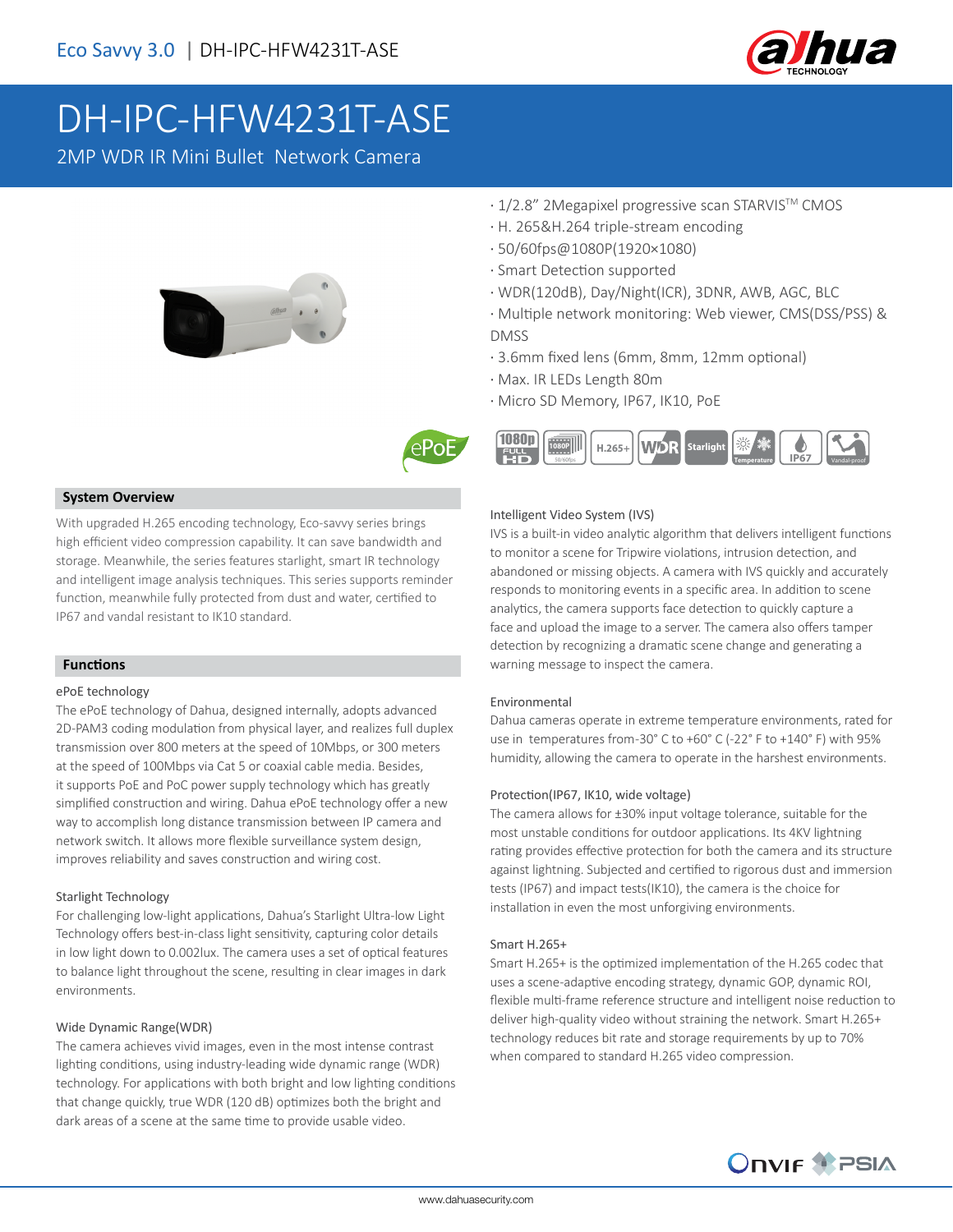## **Technical Specification**

| Camera                         |                             |                                         |                                                                                                                                      |            |            |           |
|--------------------------------|-----------------------------|-----------------------------------------|--------------------------------------------------------------------------------------------------------------------------------------|------------|------------|-----------|
| Image Sensor                   |                             | 1/2.8" 2Megapixel progressive scan CMOS |                                                                                                                                      |            |            |           |
| <b>Effective Pixels</b>        |                             |                                         | 1920(H) x 1080(V)                                                                                                                    |            |            |           |
| RAM/ROM                        |                             |                                         | 256MB/32MB                                                                                                                           |            |            |           |
| <b>Scanning System</b>         |                             |                                         | Progressive                                                                                                                          |            |            |           |
| Electronic Shutter Speed       |                             |                                         | Auto/Manual, 1/3~1/100000s                                                                                                           |            |            |           |
| Minimum Illumination           |                             |                                         | 0.009Lux/F1.6( Color,1/3s,30IRE)<br>0.07Lux/F1.6( Color,1/30s,30IRE)<br>OLux/F1.6(IR on)                                             |            |            |           |
| S/N Ratio                      |                             |                                         | More than 50dB                                                                                                                       |            |            |           |
| <b>IR Distance</b>             |                             |                                         | Distance up to 80m (262ft)                                                                                                           |            |            |           |
| IR On/Off Control              |                             |                                         | Auto/ Manual                                                                                                                         |            |            |           |
| <b>IR LEDS</b>                 |                             |                                         | $\overline{4}$                                                                                                                       |            |            |           |
| Lens                           |                             |                                         |                                                                                                                                      |            |            |           |
| Lens Type                      |                             |                                         | Fixed                                                                                                                                |            |            |           |
| Mount Type                     |                             |                                         | Board-in                                                                                                                             |            |            |           |
|                                | Focal Length                |                                         | 3.6mm (6mm, 8mm, 12mm optional)                                                                                                      |            |            |           |
| Max. Aperture                  |                             | F1.6 (F1.6, F1.6, F1.6)                 |                                                                                                                                      |            |            |           |
|                                | Angle of View               |                                         | H: 87° (52°, 41°, 26°), V: 46° (30°, 22°, 14°)                                                                                       |            |            |           |
| <b>Focus Control</b>           |                             | Fixed                                   |                                                                                                                                      |            |            |           |
|                                | <b>Close Focus Distance</b> |                                         | 1.2m(2.4m, 4m, 8.6m)                                                                                                                 |            |            |           |
|                                |                             | Lens                                    | Detect                                                                                                                               | Observe    | Recognize  | Identify  |
|                                |                             | 3.6 mm                                  | 55m(180ft)                                                                                                                           | 22m(72ft)  | 11m(36ft)  | 6m(20ft)  |
| <b>DORI Distance</b>           |                             | $6.0$ mm                                | 83m(289ft)                                                                                                                           | 33m(108ft) | 17m(56ft)  | 8m(26ft)  |
|                                |                             | 8.0 mm                                  | 110m(361ft)                                                                                                                          | 44m(144ft) | 22m(62ft)  | 11m(36ft) |
|                                |                             | 12.0 mm                                 | 172m(564ft)                                                                                                                          | 69m(226ft) | 35m(115ft) | 17m(56ft) |
| Pan/Tilt/Rotation              |                             |                                         |                                                                                                                                      |            |            |           |
|                                |                             | Pan/Tilt/Rotation Range                 | Pan:0°~360°; Tilt:0°~90°; Rotation:0°~360°                                                                                           |            |            |           |
|                                |                             |                                         |                                                                                                                                      |            |            |           |
| Intelligence                   |                             |                                         |                                                                                                                                      |            |            |           |
| Event Trigger                  |                             |                                         | Motion detection, Video tampering, Scene changing,<br>Network disconnection, IP address conflict, Illegal<br>Access, Storage anomaly |            |            |           |
| <b>IVS</b>                     |                             |                                         | Tripwire, Intrusion, Object Abandoned/Missing                                                                                        |            |            |           |
| Advanced Intelligent Functions |                             |                                         | <b>Face Detection</b>                                                                                                                |            |            |           |
| Video                          |                             |                                         |                                                                                                                                      |            |            |           |
| Compression                    |                             |                                         | H.265/H.264/H.265+/H.264+/MJPEG(Sub Stream)                                                                                          |            |            |           |
| <b>Streaming Capability</b>    |                             |                                         | 3 Streams                                                                                                                            |            |            |           |
| Resolution                     |                             |                                         | 1080P(1920x1080)/1.3M(1280x960)/<br>720P(1280×720)/D1(704×576/704×480)/<br>VGA(640×480)/CIF(352×288/352×240)                         |            |            |           |
|                                |                             |                                         | Main Stream: 1080P (1~50/60fps)                                                                                                      |            |            |           |
| <b>Frame Rate</b>              |                             |                                         | Sub Stream: D1(1~50/60fps)                                                                                                           |            |            |           |
|                                |                             |                                         | Third Stream: 1080P(1~25/30fps)                                                                                                      |            |            |           |
| <b>Bit Rate Control</b>        |                             |                                         | CBR/VBR                                                                                                                              |            |            |           |
| <b>Bit Rate</b>                |                             |                                         | H.264: 24K ~ 10240Kbps                                                                                                               |            |            |           |
|                                |                             |                                         | H.265: 14K ~ 9984Kbps<br>Auto(ICR) / Color / B/W                                                                                     |            |            |           |
|                                | Day/Night                   |                                         |                                                                                                                                      |            |            |           |

| <b>BLC Mode</b>                                | BLC / HLC / WDR(120dB)                                                                                                                              |  |  |  |  |
|------------------------------------------------|-----------------------------------------------------------------------------------------------------------------------------------------------------|--|--|--|--|
| White Balance                                  | Auto/Natural/Street Lamp/Outdoor/Manual                                                                                                             |  |  |  |  |
| Gain Control                                   | Auto/Manual                                                                                                                                         |  |  |  |  |
| <b>Noise Reduction</b>                         | 3D DNR                                                                                                                                              |  |  |  |  |
| <b>Motion Detetion</b>                         | Off / On (4 Zone, Rectangle)                                                                                                                        |  |  |  |  |
| Region of Interest                             | Off / On (4 Zone)                                                                                                                                   |  |  |  |  |
| <b>Electronic Image Stabilization</b><br>(EIS) | N/A                                                                                                                                                 |  |  |  |  |
| Smart IR                                       | Support                                                                                                                                             |  |  |  |  |
| Defog                                          | N/A                                                                                                                                                 |  |  |  |  |
| Digital Zoom                                   | 16x                                                                                                                                                 |  |  |  |  |
| Flip                                           | 0°/90°/180°/270°                                                                                                                                    |  |  |  |  |
| Mirror                                         | Off/On                                                                                                                                              |  |  |  |  |
| <b>Privacy Masking</b>                         | Off / On (4 Area, Rectangle)                                                                                                                        |  |  |  |  |
| Audio                                          |                                                                                                                                                     |  |  |  |  |
| Compression                                    | G.711a/ G.711Mu/ AAC/ G.726                                                                                                                         |  |  |  |  |
| Network                                        |                                                                                                                                                     |  |  |  |  |
| Ethernet                                       | RJ-45 (10/100Base-T)                                                                                                                                |  |  |  |  |
| Protocol                                       | HTTP;HTTPs;TCP;ARP;RTSP;RTP;UDP;RTCP;SMTP;<br>FTP;DHCP;DNS;DDNS;PPPOE;IPv4/v6;QoS;UPnP;<br>NTP;Bonjour;IEEE 802.1x;Multicast;ICMP;IGMP;S<br>NMP;TLS |  |  |  |  |
| Interoperability                               | ONVIF, PSIA, CGI                                                                                                                                    |  |  |  |  |
| <b>Streaming Method</b>                        | Unicast / Multicast                                                                                                                                 |  |  |  |  |
| Max. User Access                               | 10 Users / 20 Users                                                                                                                                 |  |  |  |  |
| <b>Edge Storage</b>                            | <b>NAS</b><br>Local PC for instant recording<br>Mirco SD card 128GB                                                                                 |  |  |  |  |
| Web Viewer                                     | IE, Chrome, Firefox, Safari                                                                                                                         |  |  |  |  |
| Management Software                            | Smart PSS, DSS, Easy4ip                                                                                                                             |  |  |  |  |
| <b>Smart Phone</b>                             | IOS, Android                                                                                                                                        |  |  |  |  |
| Certifications                                 |                                                                                                                                                     |  |  |  |  |
| Certifications                                 | CE (EN 60950:2000)<br>UL:UL60950-1<br>FCC: FCC Part 15 Subpart B                                                                                    |  |  |  |  |
| Interface                                      |                                                                                                                                                     |  |  |  |  |
| Video Interface                                | N/A                                                                                                                                                 |  |  |  |  |
| Audio Interface                                | 1/1 channel In/Out                                                                                                                                  |  |  |  |  |
| <b>RS485</b>                                   | N/A                                                                                                                                                 |  |  |  |  |
| Alarm                                          | 1 channel In: 5mA 5VDC<br>1 channel Out: 300mA 12VDC                                                                                                |  |  |  |  |
| Electrical                                     |                                                                                                                                                     |  |  |  |  |
| Power Supply                                   | DC12V, PoE (802.3af)(Class 0)                                                                                                                       |  |  |  |  |
| Power Consumption                              | DC12V: 2.8W, 9.8W(IR On)<br>PoE: 3.4W, 12W(IR On)                                                                                                   |  |  |  |  |